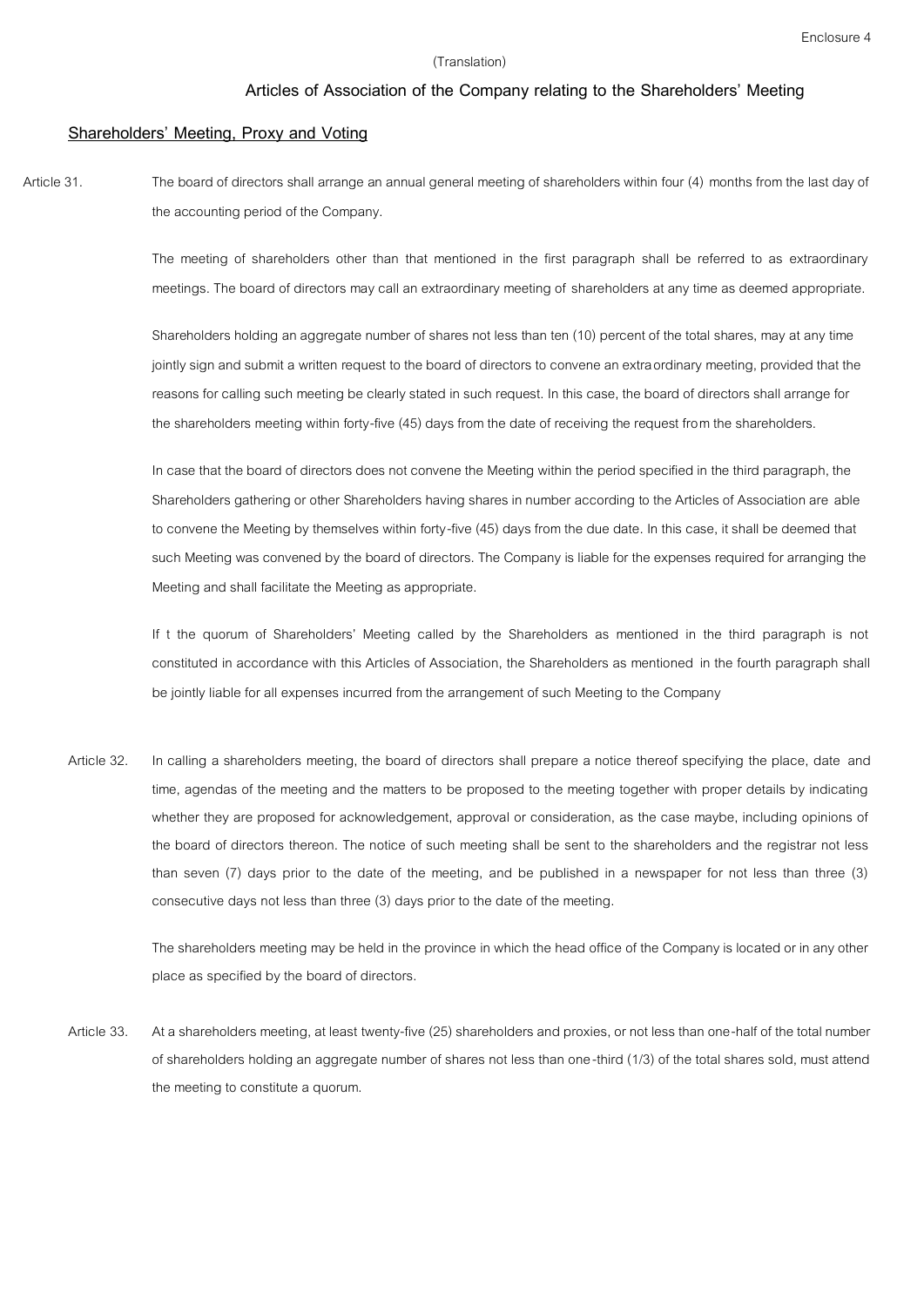At any shareholders meeting, in case where one (1) hour has passed since the time for which the meeting is scheduled and the number of shareholders attending the meeting has not constituted a quorum, if the meeting is called by a request of shareholders, such meeting shall be cancelled. If the meeting is not called by the request of shareholders, another meeting shall be called and the notice of the meeting shall be sent to the shareholders not less than seven (7) days prior to the date of the meeting. At this subsequent meeting, no quorum is required.

- Article 34. The chairman of the board shall preside over the shareholders meeting. In case the chairman of the board is absent or unable to perform his/her duties, the vice chairman shall act as the presiding chairman. If there is no vice chairman, or the vice chairman is absent or unable to perform his/her duties, the meeting shall elect a shareholder present at the meeting as the presiding chairman.
- Article 35. In vote casting at the shareholders meeting, each share shall be counted as one vote. Any shareholder having particular interests in any matter shall not be entitled to vote on such matter, except for voting on the election of directors. A resolution of the shareholders meeting shall require:
	- (1) In a general case, a majority vote of the shareholders attending the meeting and casting their votes. In case of a tie vote, the chairman of the meeting shall have an additional vote as a casting vote;
	- (2) A vote of no less than three-fourth (3/4) of the total votes of the shareholders attending the meeting and entitled to vote, in the following cases:
		- (a) Sale or transfer of the entire or partial material business of the Company to other person;
		- (b) Purchase or acceptance of transfer of the business of other private or public limited companies by the Company;
		- (c) Execution, amendment, or termination of contracts in respect of the granting of a hire of the entire or partial material business of the Company; empowerment of other person to manage business of the Company; or merger of business with other person for the purpose of profit and loss sharing;
		- (d) Amendment to the Memorandum of Association or Articles of Association;
		- (e) Increase or decrease of the registered capital of the Company;
		- (f) Dissolution of the Company;
		- (g) Issuance of debentures of the Company;
		- (h) Merger of business with other company.
- Article 36. Businesses to be duly transacted at an annual general meeting are as follows:
	- (1) To acknowledge the report of the board of directors on the Company's business operations for the previous year;
	- (2) To consider and approve the statement of financial position and the profit and loss account as at the end of the accounting year of the Company;
	- (3) To approve the allocation of profits and dividend payment;
	- (4) To appoint Directors in place of those retiring by rotation;
	- (5) To consider and approve the director's remuneration;
	- (6) To appoint auditors and specify audit fee; and
	- (7) Other businesses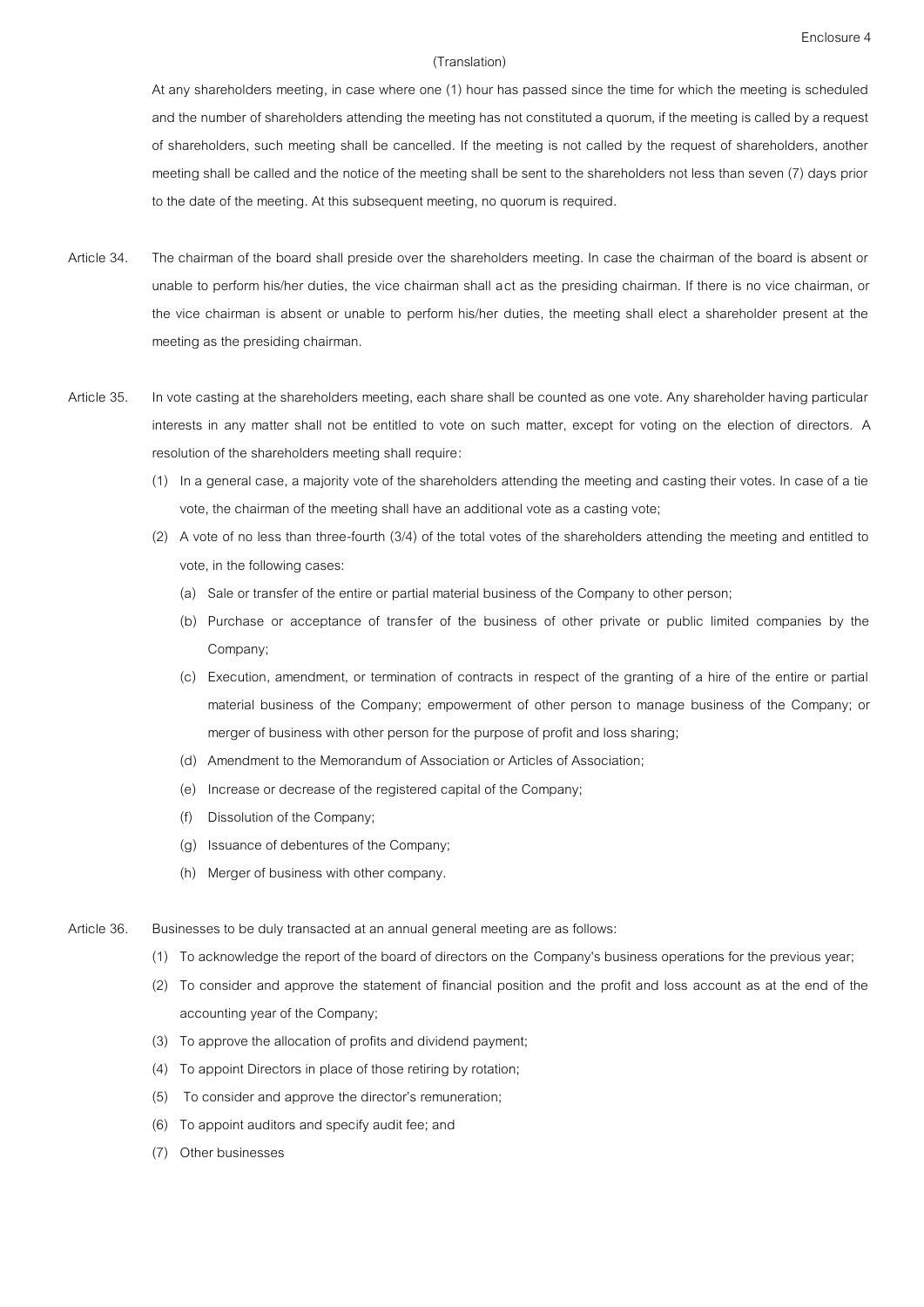### **Director's Qualifications, Director's Remuneration and Rotation of Directors**

Article 15. In carrying out the business operations, the Company shall have the board of directors comprising of at least five (5) directors, with no less than one-half of the total number of directors shall reside in the Kingdom of Thailand.

The director may or may not be a shareholder of the Company.

- Article 16. The Meeting of Shareholders shall elect the board of directors in accordance with the following rules and procedures:
	- (1) A shareholder shall have one (1) vote per one (1) share;
	- (2) Each shareholder may exercise all the votes he/she has under (1) to elect one or more persons as director, but may not divide his/her votes to any of such persons;
	- (3) The persons receiving the highest votes in respective order of the votes shall be elected as directors in the number equal to the number of the directors required at such meeting. In case several persons receive equal votes, causing the number of directors to exceed the required number, the chairman of the meeting shall have a casting vote.
- Article 17. At every annual general meeting, one-third (1/3) of directors at that time shall retire from the office. If the number of directors is not a multiple of three, then the number of directors nearest to one-third (1/3) shall retire from the office.

The directors who have been retired from the office may be re-elected.

The directors who shall retire from the office in the first and second years after the Company's registration shall be selected by drawing lots. In subsequent years, the directors who have held the position at the office for the longest period of time shall retire.

- Article 18. Apart from retirement by rotation, the directors shall vacate office upon:
	- (1) Death;
	- (2) Resignation;
	- (3) Lack of qualifications or possession of prohibited characteristics as specified by the laws governing public limited companies and the laws governing securities and exchange;
	- (4) Removal by a resolution of the Meeting of Shareholders under Article 20;
	- (5) Removal by a court order.
- Article 19. Any director wishing to resign from his/her office shall submit a resignation letter to the Company. The resignation shall be effective on the date the letter reaches the Company.

The resigning director under the first paragraph may notify the registrar of his/her resignation.

Article 20. The Meeting of Shareholders may resolve to remove any director from office before the expiration of his/her term of office by a vote of not less than three-fourth (3/4) of the total shareholders attending the meeting and entitled to vote, and having an aggregate number of shares not less than one-half of the total shares held by the shareholders attending the meeting and entitled to vote.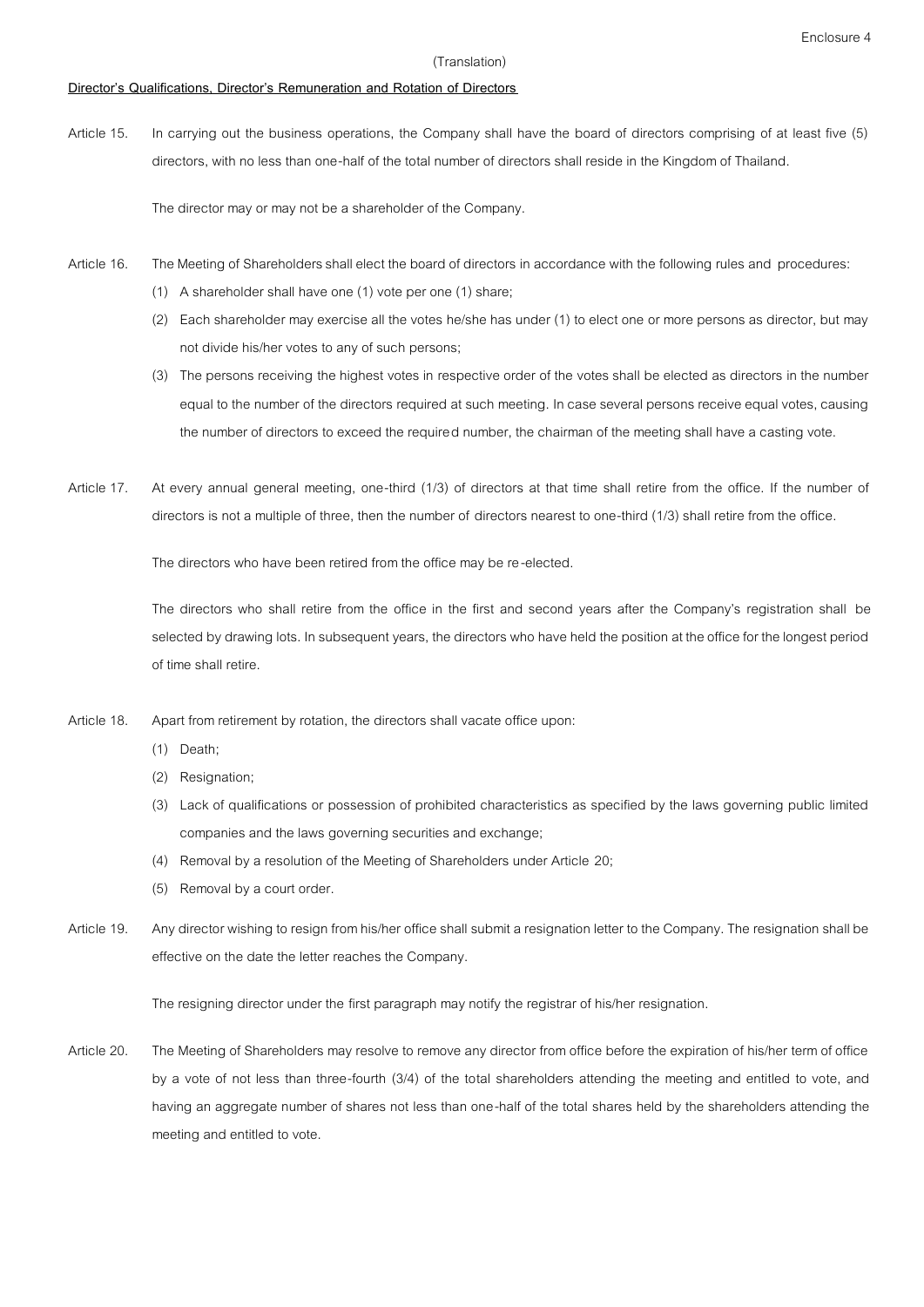Article 21. In case an office of directors is vacant for reasons other than a retirement by rotation, the board of directors shall elect a person who is qualified and possesses no prohibited characteristics under the laws governing public limited companies and the laws governing securities and exchange as a replacement director at the next board of directors meeting, unless the remaining term of the former director is less than two (2) months. The replacement director shall hold office only for the remaining term of office of the director whom he/she replaces.

> The resolution of the board of directors under the first paragraph shall be passed by a vote of not less than three-fourth (3/4) of the number of remaining directors.

Article 22. The directors shall be entitled to receive remuneration from the Company in the form of reward, meeting allowance, gratuity, bonus or benefits of other nature as considered and approved by the shareholders meeting by a vote of not less than two-third (2/3) of the total votes of shareholders attending the meeting. The remuneration may be fixed in a certain amount, or be specified from time to time, or be in effect until a change by a resolution f the shareholders meeting. The directors shall also be entitled to receive per diem allowances and other fringe benefits in accordance with the Company's regulations.

### **Dividend Payment and Reserves**

Article 44. Dividends shall not be paid out of any type of funds other than out of profit. In case the Company still has accumulated loss, no dividends shall be paid.

> Dividends shall be distributed according to the number of shares on an equal basis, except where the Company has issued preferred shares with a dividend right different to that of ordinary shares, the dividends shall be allocated as specified. Payment of dividends shall be approved by the shareholders meeting.

> The board of directors may pay interim dividends to shareholders from time to time, upon viewing that the Company has adequate profit to do so. The payment of interim dividends shall be reported to the shareholders at the next shareholders meeting.

> Payment of dividends shall be made within one (1) month from the date the resolution has been passed by the shareholders meeting or by the board of directors, depending on the case. A written notice of dividend payment shall be sent to the shareholders and also be published in a newspaper for not less than three (3) consecutive days.

Article 45. The Company shall allocate not less than five (5) per cent of its annual net profit less the accumulated loss brought forward (if any) as a reserve fund until the said fund reaches an amount not less than ten (10) per cent of the registered capital.

#### **Auditor**

Article 41. The auditor shall not be a director, staff, or employee of the Company, or hold any position in the Company.